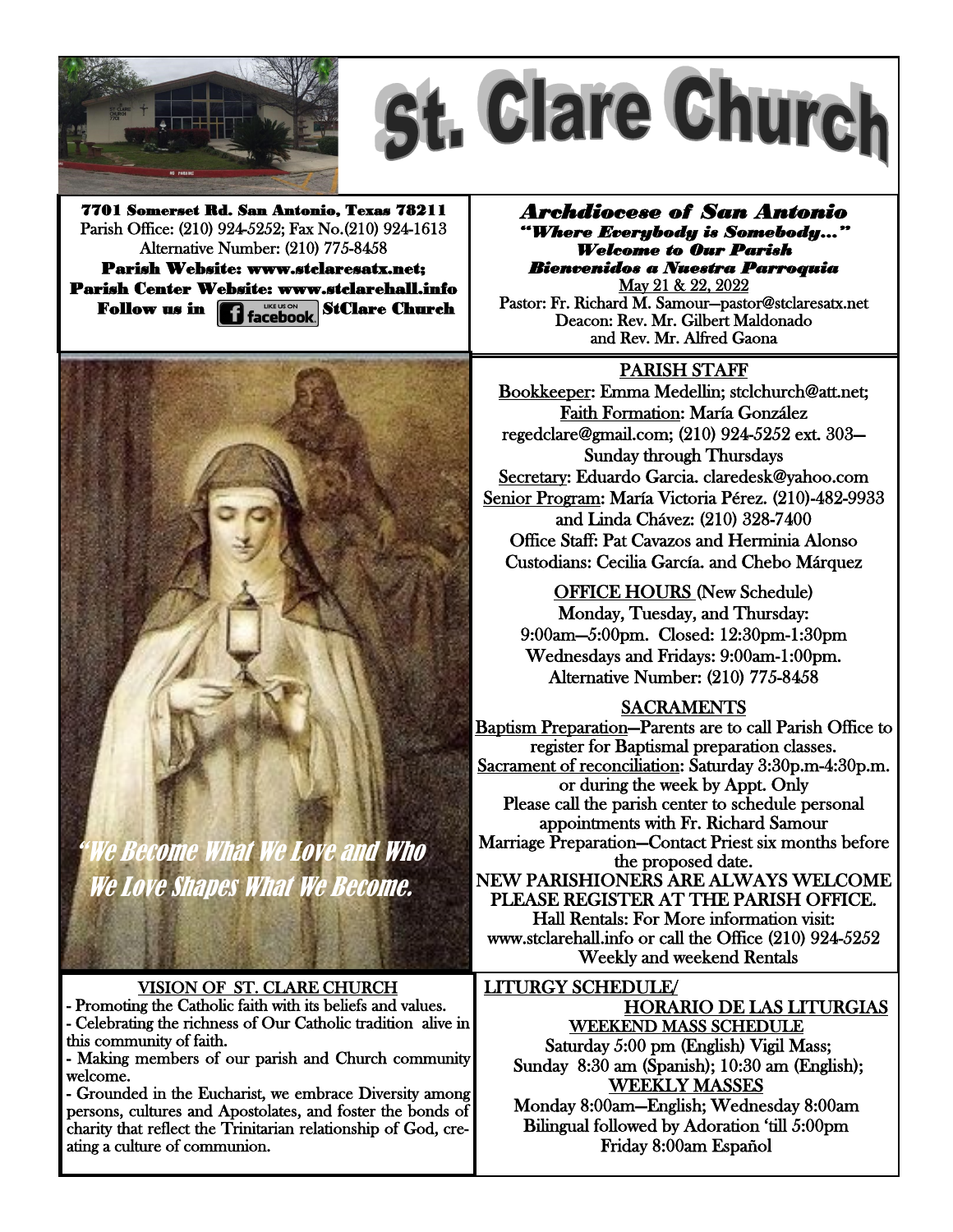# "*Sixth Sunday of Easter-Sexto Domingo de Pascua"*



#### Liturgy and Sacraments— Session I

Summary: the etymology of the word Liturgy comes from Latin/ liturgia "public service, public worship". In our Christian tradition, the word liturgy is under-

stood to mean the People of God participating in "the work of God .

The church has two primary duties: 1) to provide a means of calling others to reconciliation and peace with God, and 2) to provide the full counsel of God to help the called know God and become holy.

Why it is so important the active participation in Liturgies? We praise the Father who first called us to be his people by sending us his Son as our Redeemer and giving us the Holy Spirit so that we can continue to gather, to remember what God has done for us, and to share in the blessings of salvation.

SACRAMENT: The word sacrament comes from Latin word Sacramentum. The Greek word musterion is equivalent to Sacramentum and it is used by Paul in some of his letters. Two examples: "Let a man so consider us, as servants of Christ and stewards of the mysteries of God. 2 Moreover it is required in stewards that one be found faithful.: (1 Cor. 4:1-2)

"Let us acknowledge our sins and so prepare ourselves to celebrate these sacred mysteries" In other words, the Sacraments give two kinds of grace: Sanctifying grace (the grace which confers on our souls a sharing in the life of God Himself) and sacramental grace (special grace that helps us to carry out the particular purpose of the sacrament) The Sacrament is an invisible grace given by God revealed through a visible action of the Church.

This week will study the Sacrmanet of Baptism. You can find the complete meditation in the web of our parish.

LITURGIA: Resumen: Liturgia proviene del latín/liturgia "servicio público, culto público". En nuestra tradición cristiana, la palabra liturgia se entiende como el Pueblo de Dios participando en "la obra de Dios. La iglesia tiene dos deberes principales: 1) proporcionar un medio para llamar a otros a la reconciliación y la paz con Dios, y 2) brindar el pleno consejo de Dios para ayudar a los llamados a conocer a Dios y llegar a ser santos.

SACRAMENTO: La palabra sacramento proviene del latín Sacramentum. La palabra griega musterion es equivalente a Sacramentum y es usada por Pablo en algunas de sus cartas. Dos ejemplos: "Que así nos consideren los hombres, como servidores de Cristo y administradores de los misterios de Dios. (1 Cor. 4:1-2)

El sacerdote dice al inicio de la misa, "Para celebrar dignamente estos sagrados misterioso reconozcamos nuestros pecados." El Sacramento es una gracia invisible dada por Dios revelada a través de una acción visible de la Iglesia.

Puedes encontrar la meditación complete en la página web de nuestra parroquia. www.stclaresatx.net

| Days/Time                             | <b>Mass Intentions</b>                                                                                                                                                                                      |
|---------------------------------------|-------------------------------------------------------------------------------------------------------------------------------------------------------------------------------------------------------------|
| Saturday, May 21<br>$5:00$ p.m.       | †Salvador Garza, Robert Minjares<br>†Esteban Z. Viera, †Juanita U. Viera,<br>†Evangeline V. Peña, †Daniel A. Viera<br>(HEALTH) Mary Jane Guerra,<br>Steve Viera Jr., Evelyn Trinidad,<br>Olivia Quintanilla |
| Sunday, May 22<br>8:30a.m.            | †Juan A. Galvan<br>(Salud) Mario Torres, Dora Ortiz,<br>Margarita Arriaga, Maria Longoria, Vicentina<br>Saldívar Carballo                                                                                   |
| <b>Sunday, May 22</b><br>$10:30$ a.m. | † Mark Moczygemba, †Robert Herrera Jr.<br>Health: Elena Juarez                                                                                                                                              |
|                                       | Todos los Martes 11:00am Fr. Richard<br>en Virgen de Guadalupe Radio,<br>No te lo pierdas                                                                                                                   |
| Monday, May 23<br>8:00a.m.            | English Mass-Increase of Holy Vocations to the<br>Priesthood and religious life, and For All<br>Parishioners of St. Clare                                                                                   |
| Wednesday, May 25<br>8:00a.m.         | For All Parishioners of St. Clare<br>Bilingual Mass, followed by Adoration<br>Until $5:00$ p.m.                                                                                                             |
| <b>Friday, May 27</b><br>8:00a.m.     | Misa en Español- Para que nuestra comunidad<br>se enamore de Jesús.                                                                                                                                         |

#### Pastoral Council Meeting with a member of the Archdiocese San Antonio.

A pastoral council is a consultative body in dioceses and parishes of the Roman Catholic Church that serves to advise the parish priest or bishop about pastoral issues.



The council's main purpose is to investigate, reflect and reach conclusions about pastoral matters to recommend to the parish priest or bishop as appropriate. A pastoral council is a living model of the parish as a worshipping community, so the council members come together as workers who live the liturgy, build up the Church and serve the Gospel.

The members of our parish are: Emma Medellín, Eduardo Castillo, and María González as ex-officio. Dcn. Alfred and Manuela Gaona, Belinda and David Gonzáez, Lidia Castillo, María Victoria Pérez, Linda and Gilbert Chávez, Marco and Charlotte Serna. They will serve the parish as consulters of the period 2022-2024. Thank you for your service.

El consejo pastoral es un cuerpo consultivo en las diócesis y

parroquias de la Iglesia Católica Romana que sirve para asesorar al párroco u obispo sobre asuntos pastorales. El consejo tiene como finalidad principal investigar, reflexionar y sacar conclusiones sobre asuntos pastorales para recomendar al párroco u obispo según corresponda. El período de



servicio de los miemnbros será del año 2022-2024. Muchas gracias por servir a nuestra comunidad de Santa Clara.